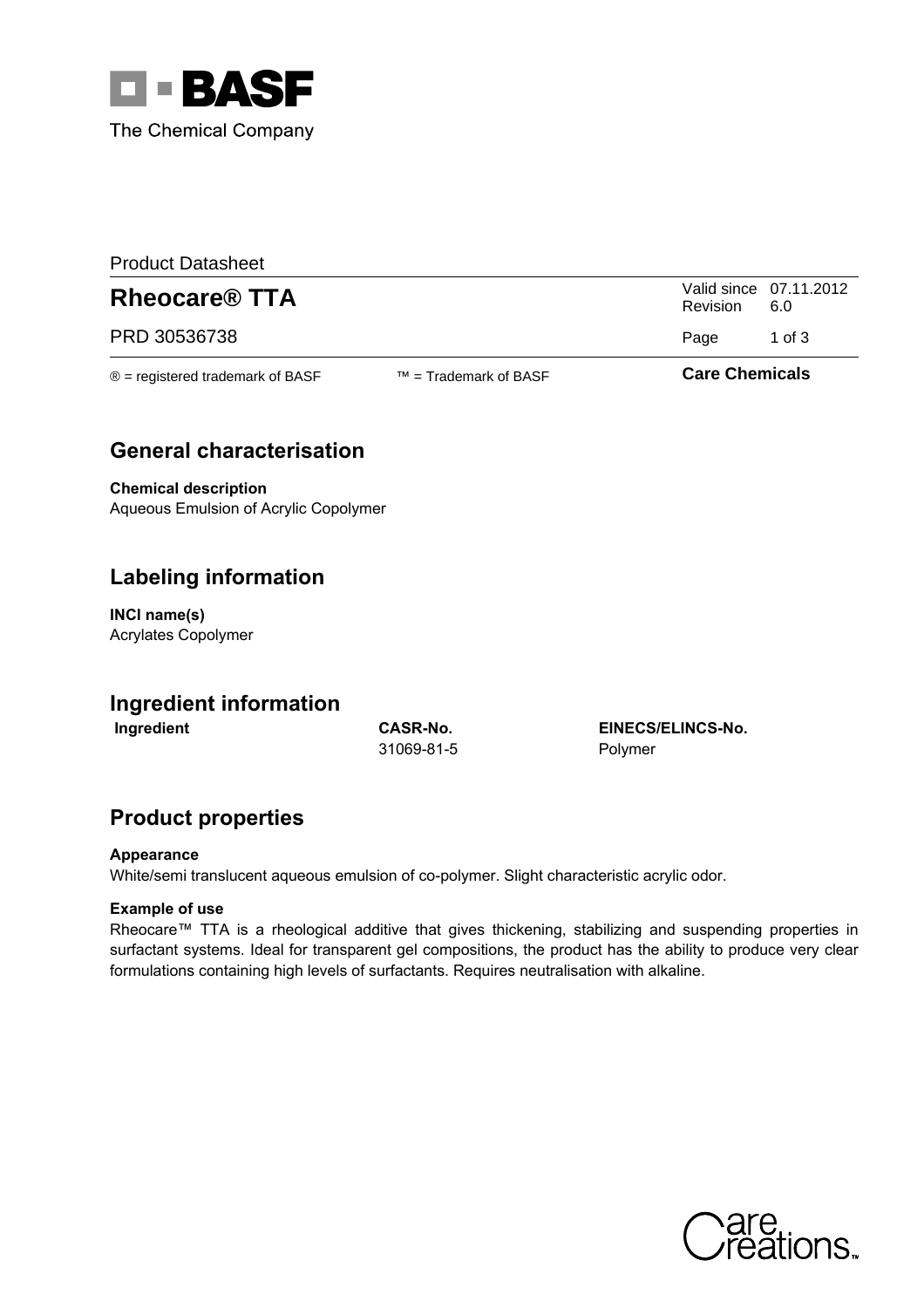

| <b>Product Datasheet</b>                   |                          |          |                               |  |  |
|--------------------------------------------|--------------------------|----------|-------------------------------|--|--|
| <b>Rheocare<sup>®</sup> TTA</b>            |                          | Revision | Valid since 07.11.2012<br>6.0 |  |  |
| PRD 30536738                               |                          | Page     | 2 of 3                        |  |  |
| $\circledR$ = registered trademark of BASF | $TM = Trademark$ of BASF |          | <b>Care Chemicals</b>         |  |  |

## **Characteristic values**

The specifications stated in the paragraphs 'Quality control data' and 'Additional product descriptive data' finally and conclusively describe the properties of the product.

#### **Quality control data**

(Data which is used for quality release and is certified for each batch.)

Visual appearance versus standard corresponds to the standard Dry residue (2h at 110°C) 29.0 - 31.0 % Internal Method 8849 Viscosity Brookfield 25 °C (1 % in  $4000 - 10000$  mPa.s Internal Method 9101 water at pH 7.5; Spindle 4 at 20 rpm) **EN 1262** pH value (as supplied)  $1.5 - 3.0$ 

# **Storage and transportation**

**Shelf life** 9 months

Storage temperature Between + 5  $^{\circ}$ C and + 30  $^{\circ}$ C

#### **Storage conditions**

In original sealed containers and protected from moisture.

#### **Additional information**

Rheocare™ TTA is an emulsion polymer dispersion. Settlement of the polymer or skinning of surface can occur with time. This is not detrimental to the product, its properties or its thickening efficiency performance. However, it is advised as good practice, that the product should be mixed and filtered prior to use. Store frost-free.

### **Stabilising additives / Auxiliaries**

The Product is unpreserved